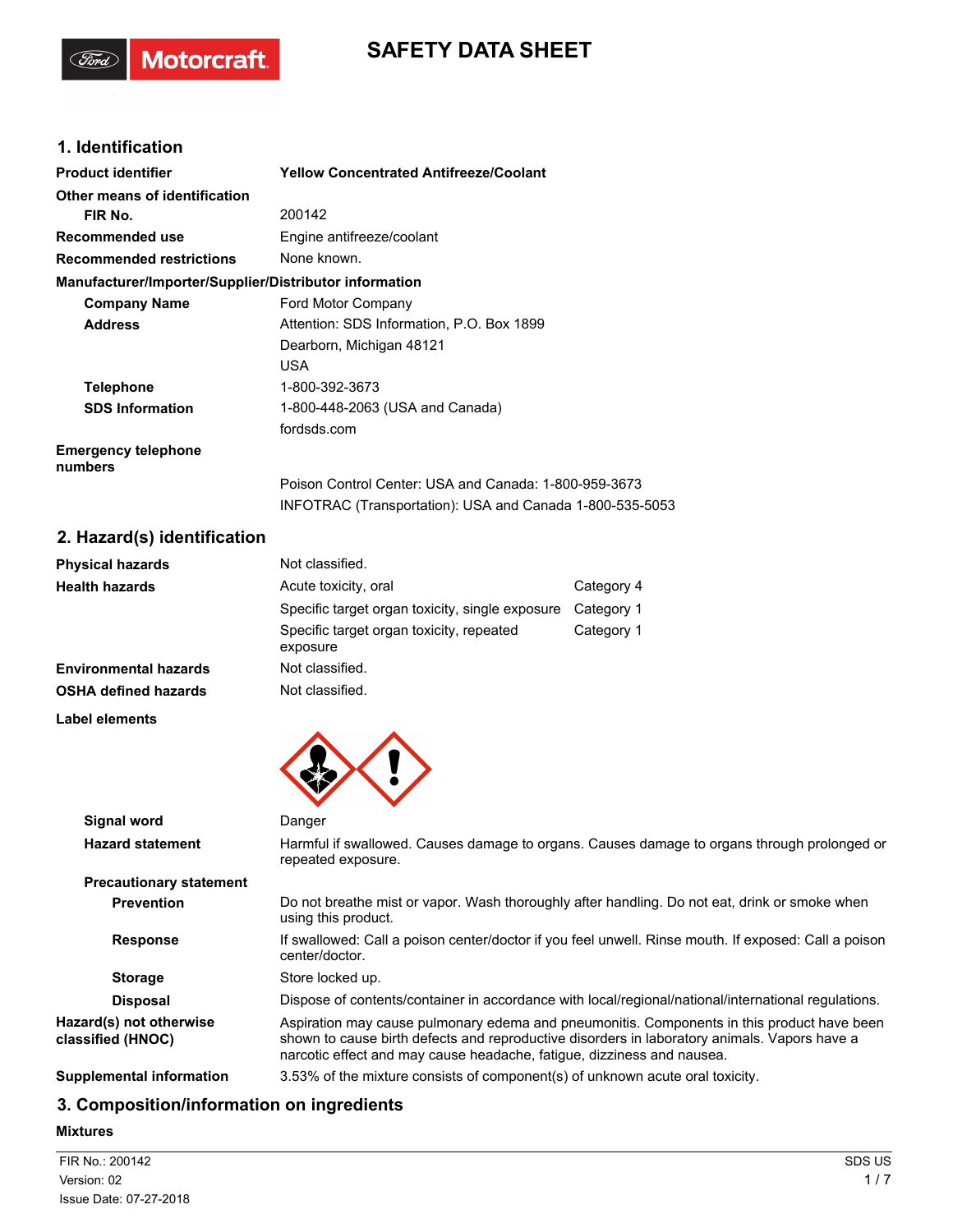| <b>Chemical name</b> | Common name and synonyms | <b>CAS number</b> | %         |
|----------------------|--------------------------|-------------------|-----------|
| ETHYLENE GLYCOL      |                          | $107 - 21 - 1$    | $88 - 94$ |
| 2,2'-Oxydiethanol    |                          | 111-46-6          |           |

Specific chemical identity and/or exact percentage (concentration) of composition has been withheld as a trade secret.

| 4. First-aid measures                                                        |                                                                                                                                                                                                   |
|------------------------------------------------------------------------------|---------------------------------------------------------------------------------------------------------------------------------------------------------------------------------------------------|
| <b>Inhalation</b>                                                            | Move to fresh air. Call a physician if symptoms develop or persist.                                                                                                                               |
| <b>Skin contact</b>                                                          | Take off contaminated clothing and wash before reuse. Wash off with soap and water. Get medical<br>attention if irritation develops and persists.                                                 |
| Eye contact                                                                  | Immediately flush eyes with plenty of water for at least 15 minutes. Get medical attention if<br>irritation develops and persists.                                                                |
| Ingestion                                                                    | Call a physician or poison control center immediately. Rinse mouth. Do not induce vomiting. If<br>vomiting occurs, keep head low so that stomach content doesn't get into the lungs.              |
| <b>Most important</b><br>symptoms/effects, acute and<br>delayed              | Convulsions. Dizziness. Nausea, vomiting. Abdominal pain. Prolonged exposure may cause<br>chronic effects.                                                                                        |
| Indication of immediate<br>medical attention and special<br>treatment needed | Provide general supportive measures and treat symptomatically. Keep victim warm. Keep victim<br>under observation. Symptoms may be delayed.                                                       |
| <b>General information</b>                                                   | If you feel unwell, seek medical advice (show the label where possible). Ensure that medical<br>personnel are aware of the material(s) involved, and take precautions to protect themselves. Show |

## **5. Fire-fighting measures**

| Suitable extinguishing media                                     | Alcohol resistant foam. Powder. Carbon dioxide (CO2).                                                                                                                     |
|------------------------------------------------------------------|---------------------------------------------------------------------------------------------------------------------------------------------------------------------------|
| Unsuitable extinguishing<br>media                                | Do not use water jet as an extinguisher, as this will spread the fire.                                                                                                    |
| Specific hazards arising from<br>the chemical                    | During fire, gases hazardous to health may be formed. Upon decomposition, this product emits<br>carbon monoxide, carbon dioxide and/or low molecular weight hydrocarbons. |
| Special protective equipment<br>and precautions for firefighters | Self-contained breathing apparatus and full protective clothing must be worn in case of fire.                                                                             |
| <b>Fire fighting</b><br>equipment/instructions                   | Move containers from fire area if you can do so without risk.                                                                                                             |
| <b>Specific methods</b>                                          | Use standard firefighting procedures and consider the hazards of other involved materials.                                                                                |
| <b>General fire hazards</b>                                      | No unusual fire or explosion hazards noted.                                                                                                                               |

this safety data sheet to the doctor in attendance.

### **6. Accidental release measures**

| Personal precautions,<br>protective equipment and               | Avoid contact with eyes, skin, and clothing. Do not breathe mist or vapor. Keep people away from<br>and upwind of spill/leak. Keep unnecessary personnel away. Ensure adequate ventilation. Local                                                                                                                                                                                           |
|-----------------------------------------------------------------|---------------------------------------------------------------------------------------------------------------------------------------------------------------------------------------------------------------------------------------------------------------------------------------------------------------------------------------------------------------------------------------------|
| emergency procedures                                            | authorities should be advised if significant spillages cannot be contained. Wear appropriate<br>protective equipment and clothing during clean-up. For personal protection, see section 8 of the<br>SDS.                                                                                                                                                                                    |
| <b>Methods and materials for</b><br>containment and cleaning up | Use water spray to reduce vapors or divert vapor cloud drift. This product is miscible in water.                                                                                                                                                                                                                                                                                            |
|                                                                 | Large Spills: Stop the flow of material, if this is without risk. Dike the spilled material, where this is<br>possible. Absorb in vermiculite, dry sand or earth and place into containers. Following product<br>recovery, flush area with water.                                                                                                                                           |
|                                                                 | Small Spills: Wipe up with absorbent material (e.g. cloth, fleece). Clean surface thoroughly to<br>remove residual contamination.                                                                                                                                                                                                                                                           |
|                                                                 | Never return spills to original containers for re-use. For waste disposal, see section 13 of the SDS.                                                                                                                                                                                                                                                                                       |
| <b>Environmental precautions</b>                                | Avoid discharge into drains, water courses or onto the ground.                                                                                                                                                                                                                                                                                                                              |
| 7. Handling and storage                                         |                                                                                                                                                                                                                                                                                                                                                                                             |
| <b>Precautions for safe handling</b>                            | Avoid contact with eyes, skin, and clothing. Do not breathe mist or vapor. Avoid prolonged<br>exposure. When using, do not eat, drink or smoke. Do not taste or swallow. Provide adequate<br>ventilation. Observe good industrial hygiene practices. Wash hands thoroughly after handling.<br>Wear appropriate personal protective equipment. For personal protection, see Section 8 of the |

SDS.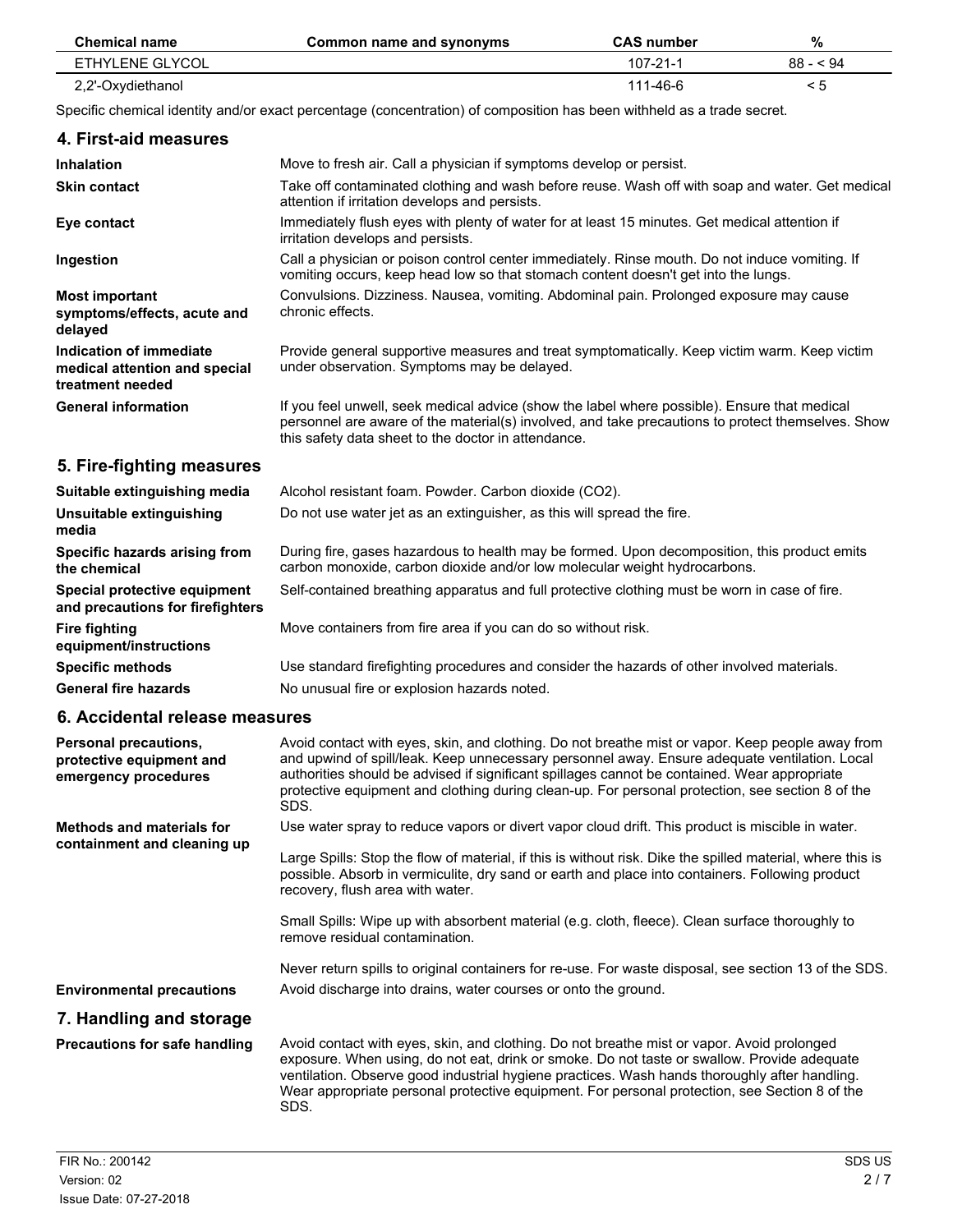## **8. Exposure controls/personal protection**

#### **Occupational exposure limits**

The following constituents are the only constituents of the product which have a PEL, TLV or other recommended exposure limit. At this time, the other constituents have no known exposure limits.

| <b>US. ACGIH Threshold Limit Values</b><br><b>Components</b> | Type                                                                                                                                                                                                                                                                                                                                                     | Value        | Form                |
|--------------------------------------------------------------|----------------------------------------------------------------------------------------------------------------------------------------------------------------------------------------------------------------------------------------------------------------------------------------------------------------------------------------------------------|--------------|---------------------|
| ETHYLENE GLYCOL (CAS<br>$107 - 21 - 1$                       | <b>STEL</b>                                                                                                                                                                                                                                                                                                                                              | 10 mg/m3     | Aerosol, inhalable. |
|                                                              |                                                                                                                                                                                                                                                                                                                                                          | 50 ppm       | Vapor fraction      |
|                                                              | <b>TWA</b>                                                                                                                                                                                                                                                                                                                                               | 25 ppm       | Vapor fraction      |
|                                                              | US. Workplace Environmental Exposure Level (WEEL) Guides                                                                                                                                                                                                                                                                                                 |              |                     |
| <b>Components</b>                                            | <b>Type</b>                                                                                                                                                                                                                                                                                                                                              | <b>Value</b> |                     |
| 2,2'-Oxydiethanol (CAS<br>$111 - 46 - 6$                     | <b>TWA</b>                                                                                                                                                                                                                                                                                                                                               | 10 mg/m3     |                     |
| <b>Biological limit values</b>                               | No biological exposure limits noted for the ingredient(s).                                                                                                                                                                                                                                                                                               |              |                     |
| Appropriate engineering<br>controls                          | Use adequate ventilation to control airborne concentrations below the exposure limits/guidelines. If<br>user operations generate a vapor, dust and/or mist, use process enclosure, appropriate local<br>exhaust ventilation, or other engineering controls to control airborne levels below the<br>recommended exposure limits/guidelines.               |              |                     |
|                                                              | Individual protection measures, such as personal protective equipment                                                                                                                                                                                                                                                                                    |              |                     |
| <b>Eye/face protection</b>                                   | Wear safety glasses with side shields (or goggles).                                                                                                                                                                                                                                                                                                      |              |                     |
| <b>Skin protection</b>                                       |                                                                                                                                                                                                                                                                                                                                                          |              |                     |
| <b>Hand protection</b>                                       | Suitable chemical protective gloves should be worn when the potential exists for skin exposure.<br>The choice of an appropriate glove does not only depend on its material but also on other quality<br>features and is different from one producer to the other. Use protective gloves made of: Neoprene.<br>Polyvinyl chloride (PVC).                  |              |                     |
| Other                                                        | Wear appropriate chemical resistant clothing if applicable.                                                                                                                                                                                                                                                                                              |              |                     |
| <b>Respiratory protection</b>                                | If engineering controls do not maintain airborne concentrations to a level which is adequate to<br>protect worker health, an approved respirator must be worn. Respirator selection, use and<br>maintenance should be in accordance with the requirements of OSHA Respiratory Protection<br>Standard 29 CFR 1910.134 and/or Canadian Standard CSA Z94.4. |              |                     |
| <b>Thermal hazards</b>                                       | Wear appropriate thermal protective clothing, when necessary.                                                                                                                                                                                                                                                                                            |              |                     |
| General hygiene<br>considerations                            | Always observe good personal hygiene measures, such as washing after handling the material<br>and before eating, drinking, and/or smoking. Routinely wash work clothing and protective<br>equipment to remove contaminants.                                                                                                                              |              |                     |

### **9. Physical and chemical properties**

| Liquid.                              |
|--------------------------------------|
| Liquid.                              |
| Yellow                               |
| Characteristic.                      |
| Not available.                       |
| $8.7 - 9.2$                          |
| $-34 - 36$ °F ( $-36.67 - 37.78$ °C) |
| 327 - 340 °F (163.89 - 171.11 °C)    |
| 254.0 °F (123.3 °C) Open Cup         |
| Not available.                       |
| Not applicable.                      |
|                                      |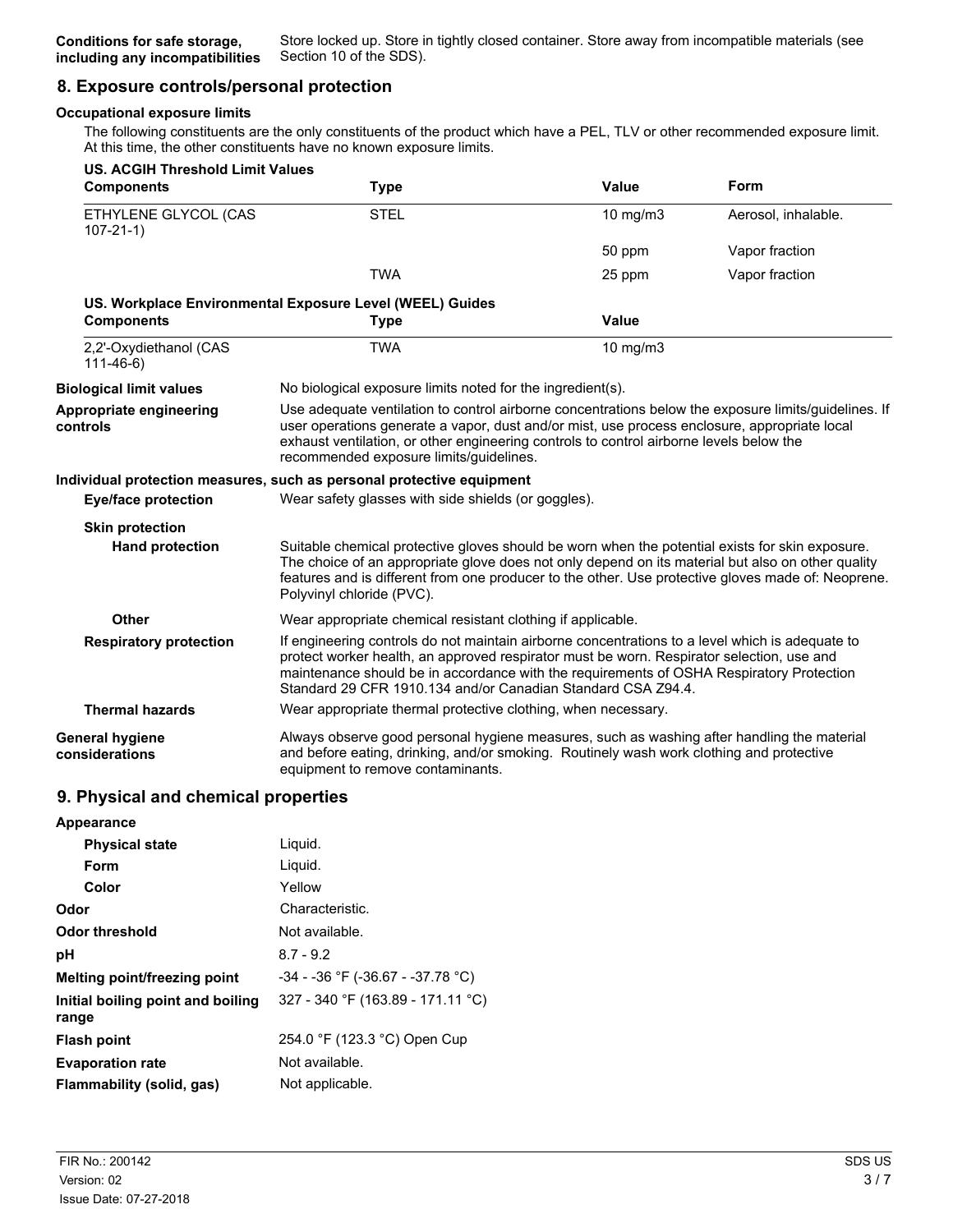### **Upper/lower flammability or explosive limits**

| <b>Flammability limit - lower</b><br>$(\%)$       | Not available.         |
|---------------------------------------------------|------------------------|
| <b>Flammability limit - upper</b><br>$(\% )$      | Not available.         |
| Explosive limit - lower (%)                       | Not available.         |
| Explosive limit - upper (%)                       | Not available.         |
| Vapor pressure                                    | $<$ 0.06 mm Hg @ 20 °C |
| Vapor density                                     | $2.1$ (AIR=1)          |
| <b>Relative density</b>                           | $1.07 - 1.14$          |
| Solubility(ies)                                   |                        |
| Solubility (water)                                | Complete               |
| <b>Partition coefficient</b><br>(n-octanol/water) | Not available.         |
| <b>Auto-ignition temperature</b>                  | Not available.         |
| <b>Decomposition temperature</b>                  | Not available.         |
| <b>Viscosity</b>                                  | Not available.         |
| <b>Other information</b>                          |                        |
| VOC                                               | < 0.18 % w/w           |

## **10. Stability and reactivity**

| <b>Reactivity</b>                            | The product is stable and non-reactive under normal conditions of use, storage and transport.                       |
|----------------------------------------------|---------------------------------------------------------------------------------------------------------------------|
| <b>Chemical stability</b>                    | Material is stable under normal conditions.                                                                         |
| <b>Possibility of hazardous</b><br>reactions | No dangerous reaction known under conditions of normal use.                                                         |
| <b>Conditions to avoid</b>                   | Contact with incompatible materials.                                                                                |
| Incompatible materials                       | Strong acids. Strong oxidizing agents.                                                                              |
| <b>Hazardous decomposition</b><br>products   | Upon decomposition, this product emits carbon monoxide, carbon dioxide and/or low molecular<br>weight hydrocarbons. |

### **11. Toxicological information**

#### **Information on likely routes of exposure**

| <b>Inhalation</b>                                                                  | May cause damage to organs by inhalation. May cause damage to organs through prolonged or<br>repeated exposure by inhalation. Vapors have a narcotic effect and may cause headache, fatique,<br>dizziness and nausea. |
|------------------------------------------------------------------------------------|-----------------------------------------------------------------------------------------------------------------------------------------------------------------------------------------------------------------------|
| <b>Skin contact</b>                                                                | May be harmful in contact with skin. May be irritating to the skin.                                                                                                                                                   |
| Eye contact                                                                        | Direct contact with eyes may cause temporary irritation.                                                                                                                                                              |
| Ingestion                                                                          | HARMFUL OR FATAL IF SWALLOWED.                                                                                                                                                                                        |
| Symptoms related to the<br>physical, chemical and<br>toxicological characteristics | Convulsions. Dizziness. Nausea, vomiting. Abdominal pain.                                                                                                                                                             |

#### **Information on toxicological effects**

Acute toxicity **In high concentrations, vapors are anesthetic and may cause headache, fatigue, dizziness and acute toxicity** central nervous system effects. HARMFUL OR FATAL IF SWALLOWED. May cause respiratory irritation. May irritate eyes and skin.

| <b>Components</b>                | <b>Species</b> | <b>Calculated/Test Results</b> |
|----------------------------------|----------------|--------------------------------|
| 2,2'-Oxydiethanol (CAS 111-46-6) |                |                                |
| <b>Acute</b>                     |                |                                |
| <b>Dermal</b>                    |                |                                |
| LD50                             | Rabbit         | 11890 mg/kg                    |
| Oral                             |                |                                |
| LD50                             | Cat            | 3300 mg/kg                     |
|                                  | Dog            | 9000 mg/kg                     |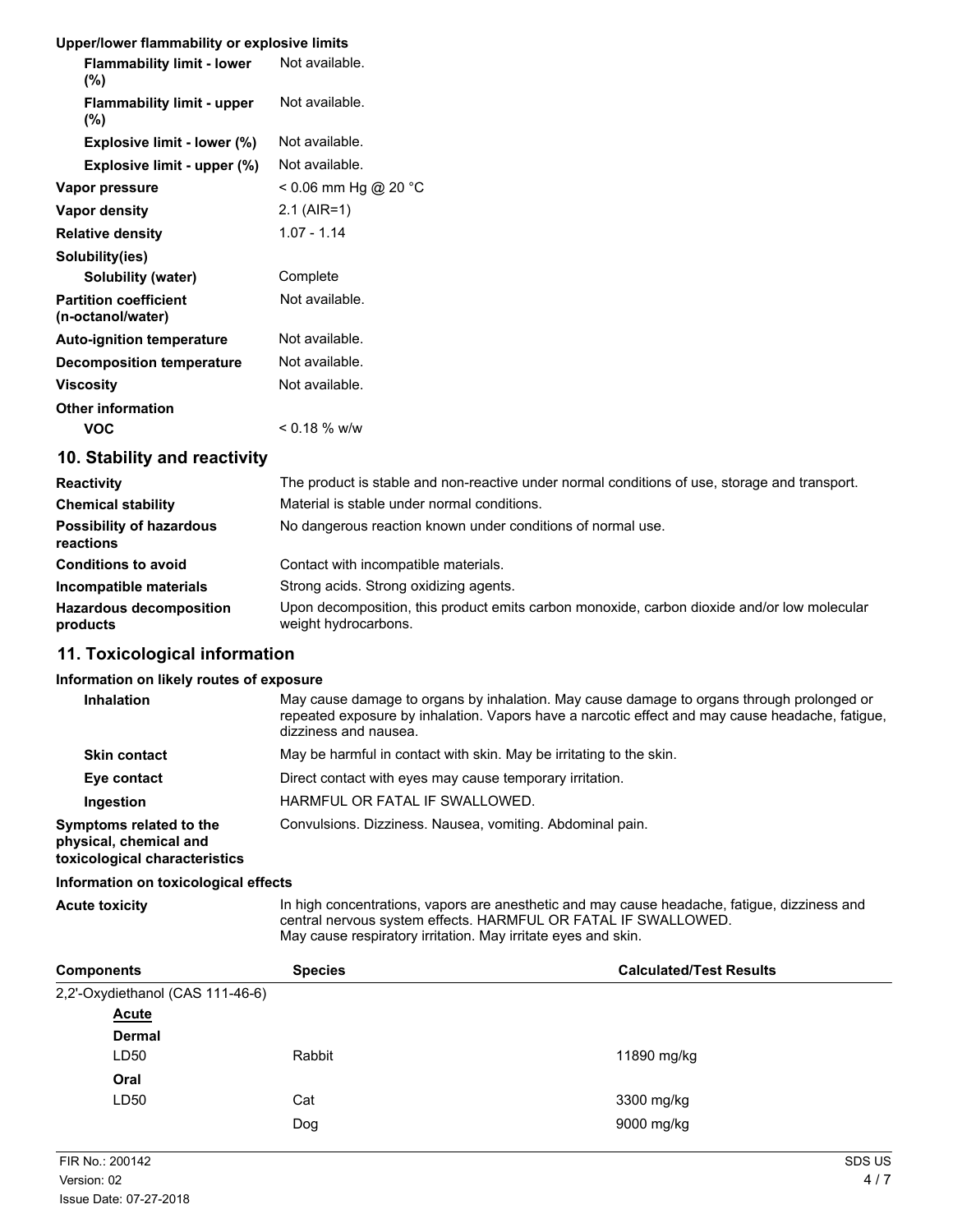| <b>Species</b><br><b>Components</b>                                                                | <b>Calculated/Test Results</b>                                                           |  |
|----------------------------------------------------------------------------------------------------|------------------------------------------------------------------------------------------|--|
| Guinea pig<br>8700 mg/kg                                                                           |                                                                                          |  |
| 14 g/kg                                                                                            |                                                                                          |  |
| Mouse<br>26500 mg/kg                                                                               |                                                                                          |  |
| 23700 mg/kg                                                                                        |                                                                                          |  |
| 13.3 g/kg                                                                                          |                                                                                          |  |
| Rabbit<br>26.9 g/kg                                                                                |                                                                                          |  |
| Rat<br>16600 mg/kg                                                                                 |                                                                                          |  |
| 12565 mg/kg                                                                                        |                                                                                          |  |
| 15.6 g/kg                                                                                          |                                                                                          |  |
| Other                                                                                              |                                                                                          |  |
| LD50<br>Mouse<br>22500 mg/kg                                                                       |                                                                                          |  |
| 9.6 g/kg                                                                                           |                                                                                          |  |
| Rabbit<br>2000 mg/kg                                                                               |                                                                                          |  |
| Rat<br>18800 mg/kg                                                                                 |                                                                                          |  |
| 7700 mg/kg                                                                                         |                                                                                          |  |
| 18.8 g/kg                                                                                          |                                                                                          |  |
| 8.9 g/kg                                                                                           |                                                                                          |  |
| 7.7 g/kg                                                                                           |                                                                                          |  |
| ETHYLENE GLYCOL (CAS 107-21-1)                                                                     |                                                                                          |  |
| <b>Acute</b>                                                                                       |                                                                                          |  |
| <b>Dermal</b>                                                                                      |                                                                                          |  |
| Rabbit<br>LD50<br>9530 mg/kg                                                                       |                                                                                          |  |
| Oral<br>LD50<br>Cat                                                                                |                                                                                          |  |
| 1650 mg/kg                                                                                         |                                                                                          |  |
| > 8.81 g/kg<br>Dog                                                                                 |                                                                                          |  |
| 5500 mg/kg                                                                                         |                                                                                          |  |
| 8.2 g/kg<br>Guinea pig                                                                             |                                                                                          |  |
| Mouse<br>14.6 g/kg                                                                                 |                                                                                          |  |
| Rat<br>5.89 g/kg                                                                                   |                                                                                          |  |
| Other<br>LD50<br>Mouse                                                                             |                                                                                          |  |
| 10 g/kg                                                                                            |                                                                                          |  |
| 5.8 g/kg<br>Rat<br>5010 mg/kg                                                                      |                                                                                          |  |
|                                                                                                    |                                                                                          |  |
| 3260 mg/kg<br>2800 mg/kg                                                                           |                                                                                          |  |
|                                                                                                    |                                                                                          |  |
| <b>Skin corrosion/irritation</b>                                                                   | Prolonged skin contact may cause temporary irritation.                                   |  |
| Direct contact with eyes may cause temporary irritation.<br>Serious eye damage/eye<br>irritation   |                                                                                          |  |
| Respiratory or skin sensitization                                                                  |                                                                                          |  |
| <b>Respiratory sensitization</b><br>Not a respiratory sensitizer.                                  |                                                                                          |  |
| <b>Skin sensitization</b>                                                                          | This product is not expected to cause skin sensitization.                                |  |
| Germ cell mutagenicity<br>mutagenic or genotoxic.                                                  | No data available to indicate product or any components present at greater than 0.1% are |  |
|                                                                                                    |                                                                                          |  |
| This product is not considered to be a carcinogen by IARC, ACGIH, NTP, or OSHA.<br>Carcinogenicity |                                                                                          |  |
| IARC Monographs. Overall Evaluation of Carcinogenicity<br>Not listed.                              |                                                                                          |  |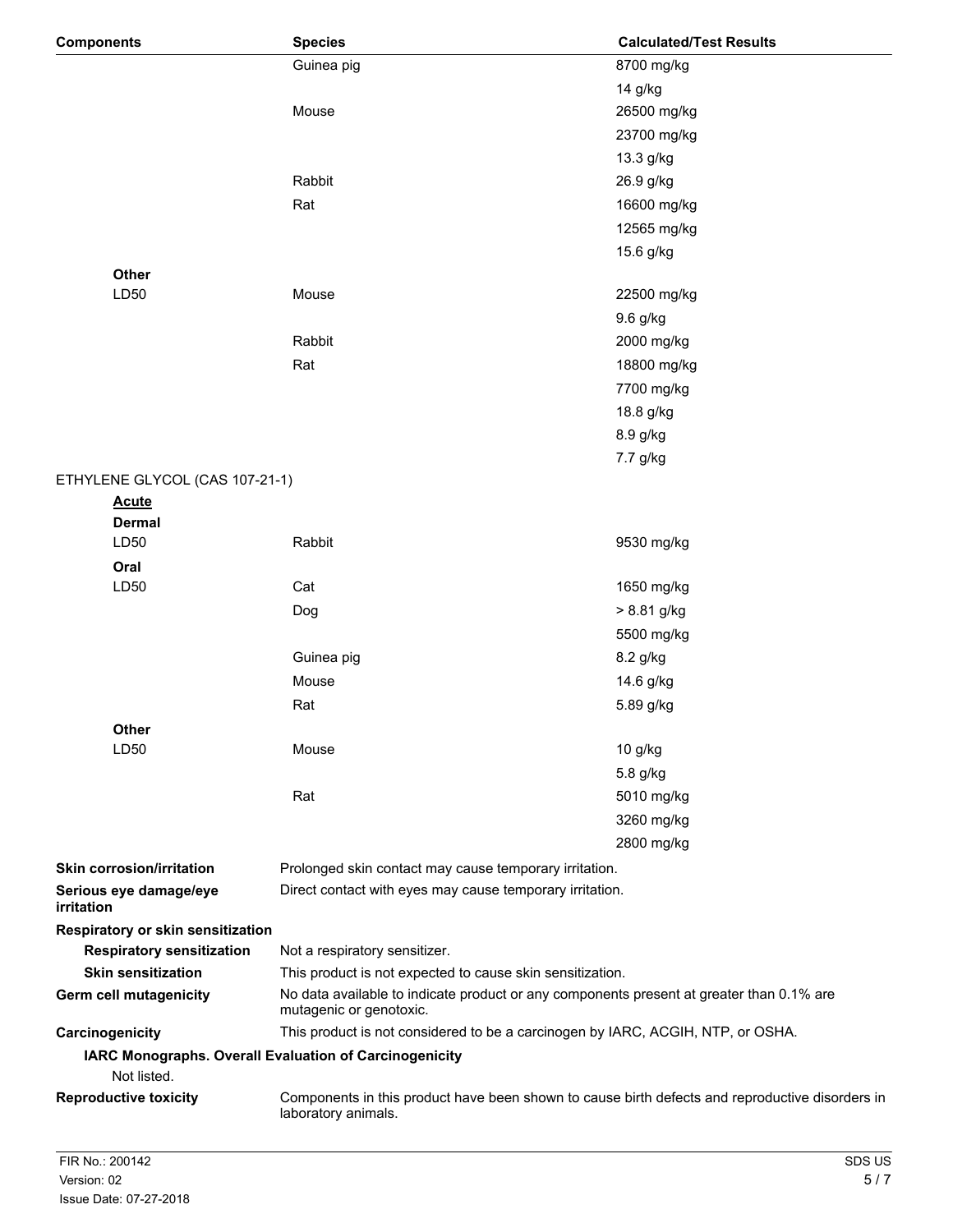| Specific target organ toxicity -<br>single exposure   | Causes damage to organs. Respiratory system. Heart. Kidneys. Central nervous system.                                                                                                                  |
|-------------------------------------------------------|-------------------------------------------------------------------------------------------------------------------------------------------------------------------------------------------------------|
| Specific target organ toxicity -<br>repeated exposure | Respiratory system. Heart. Kidneys. Central nervous system. Causes damage to organs through<br>prolonged or repeated exposure.                                                                        |
| <b>Aspiration hazard</b>                              | If aspirated into lungs during swallowing or vomiting, may cause chemical pneumonia, pulmonary<br>injury or death.                                                                                    |
| <b>Chronic effects</b>                                | Causes damage to organs through prolonged or repeated exposure. Prolonged inhalation may be<br>harmful.                                                                                               |
| 12. Ecological information                            |                                                                                                                                                                                                       |
| <b>Ecotoxicity</b>                                    | The product is not classified as environmentally hazardous. However, this does not exclude the<br>possibility that large or frequent spills can have a harmful or damaging effect on the environment. |

| <b>Ecotoxicity</b>                                |                                                                                                                                                                                            |                                                                              |                                |
|---------------------------------------------------|--------------------------------------------------------------------------------------------------------------------------------------------------------------------------------------------|------------------------------------------------------------------------------|--------------------------------|
| <b>Components</b>                                 |                                                                                                                                                                                            | <b>Species</b>                                                               | <b>Calculated/Test Results</b> |
| 2,2'-Oxydiethanol (CAS 111-46-6)                  |                                                                                                                                                                                            |                                                                              |                                |
| <b>Aquatic</b>                                    |                                                                                                                                                                                            |                                                                              |                                |
| Fish                                              | LC50                                                                                                                                                                                       | Western mosquitofish (Gambusia affinis) > 32000 mg/l, 96 hours               |                                |
| ETHYLENE GLYCOL (CAS 107-21-1)                    |                                                                                                                                                                                            |                                                                              |                                |
| <b>Aquatic</b>                                    |                                                                                                                                                                                            |                                                                              |                                |
| Fish                                              | LC50                                                                                                                                                                                       | Fathead minnow (Pimephales promelas) 8050 mg/l, 96 hours                     |                                |
| <b>Persistence and degradability</b>              |                                                                                                                                                                                            | No data is available on the degradability of any ingredients in the mixture. |                                |
| <b>Bioaccumulative potential</b>                  |                                                                                                                                                                                            |                                                                              |                                |
| Partition coefficient n-octanol / water (log Kow) |                                                                                                                                                                                            |                                                                              |                                |
| ETHYLENE GLYCOL                                   |                                                                                                                                                                                            | $-1.36$                                                                      |                                |
| <b>Mobility in soil</b>                           | No data available. This product is miscible in water and may not disperse in soil.                                                                                                         |                                                                              |                                |
| Other adverse effects                             | No other adverse environmental effects (e.g. ozone depletion, photochemical ozone creation<br>potential, endocrine disruption, global warming potential) are expected from this component. |                                                                              |                                |

#### **13. Disposal considerations**

| <b>Disposal instructions</b>             | Collect and reclaim or dispose in sealed containers at licensed waste disposal site. Dispose of<br>contents/container in accordance with local/regional/national/international regulations.                            |
|------------------------------------------|------------------------------------------------------------------------------------------------------------------------------------------------------------------------------------------------------------------------|
| Local disposal regulations               | Dispose in accordance with all applicable regulations.                                                                                                                                                                 |
| Hazardous waste code                     | The waste code should be assigned in discussion between the user, the producer and the waste<br>disposal company.                                                                                                      |
| Waste from residues / unused<br>products | Dispose of in accordance with local regulations. Empty containers or liners may retain some<br>product residues. This material and its container must be disposed of in a safe manner (see:<br>Disposal instructions). |
| <b>Contaminated packaging</b>            | Since emptied containers may retain product residue, follow label warnings even after container is<br>emptied. Empty containers should be taken to an approved waste handling site for recycling or<br>disposal.       |

#### **14. Transport information**

#### **DOT**

Not regulated as dangerous goods.

**IATA**

Not regulated as dangerous goods.

### **IMDG**

Not regulated as dangerous goods.

**Transport in bulk according to** Not established.

**Annex II of MARPOL 73/78 and the IBC Code**

### **15. Regulatory information**

#### **US federal regulations**

This product is a "Hazardous Chemical" as defined by the OSHA Hazard Communication Standard, 29 CFR 1910.1200.

### **TSCA Section 12(b) Export Notification (40 CFR 707, Subpt. D)**

Not regulated.